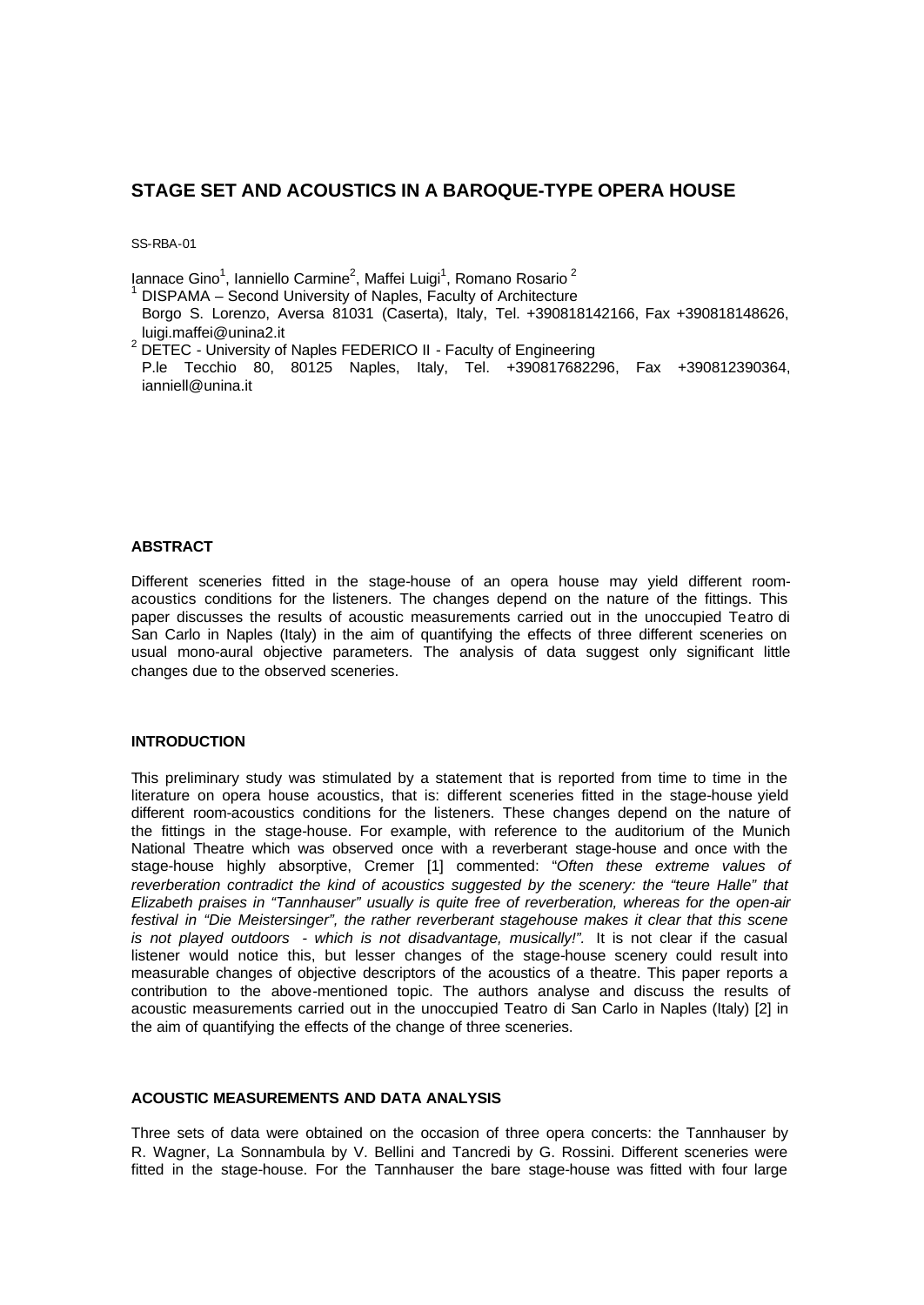columns. They were made of wood and had a polygonal section. For La Sonnambula a white hall made of wood was installed. It had non-continuous ceiling and walls. This configured a sort of partial shell that reduced the acoustic coupling of the large volume of the stage-house with the auditorium in a certain degree. For Tancredi the scenery was constituted of a high relief of papier-mâché representing a heap of giant helmets and masks. Four plain wings of black canvas were fitted at each side of the stage. Figure 1 shows a view of each stage condition when measurements were carried-out.



Fig.1 – View of the stage of the Teatro di San Carlo with different stage fittings.

Impulse responses were recorded always with the same MLSSA<sup>@</sup>-based measurement system [3]. In the case of Tannhauser, fourteen listener locations were considered. Eight were distributed in the right side of the stalls and six at the front of six boxes. A first pair belonging to the second tier, a second pair to the third tier and a third one to the fourth tier. Two locations of the dodecahedral sound source were considered; the first one on the central axis of the stage floor, 3 m behind the proscenium arch, and the second one at the centre of the pit floor. This yielded 28 different source-receiver pairs. In the case of La Sonnambula, seven listener locations were considered. Four were distributed in the right side of the stalls and three at the front of three lateral boxes belonging to the first, the second and the third tier, respectively. The sound source was located a first time on the stage in the same location chosen for Tannhauser. A second time was shifted to a location 3 m to the right and further 3 m from the proscenium arch with respect to the first one. The third time the dodecahedral sound source was located on the pit floor shifted to the right with respect to its pit location for Tannhauser. This yielded 21 different source-receiver pairs. As receiver and sound source locations were not coincident perfectly for these two settings of the stage, and relevant data were already available, a larger number of listener and sound source locations was considered on the occasion of the performance of Tancredi. This allowed including both the previous sets of source-receiver locations in this last set of measurements (49 source-receiver pairs). So, a direct comparison of the effects of scenery change could be made for the corresponding pairs Tancredi-Tannhauser and Tancredi-La Sonnambula.

Usual acoustical objective parameters were computed from the impulse response corresponding to each source receiver pair. Although more objective parameter were calculated, for the sake of brevity only RT, EDT, G,  $C_{60}$  and  $C_{50}$  for the octave bands having the centre frequency f from 125 to 4 kHz are discussed herein.

The calculated objective parameters were grouped in the attempt to evaluate the difference between corresponding values due solely to a change of scenery in the stage-house. As reported previously, comparisons could be carried out only for source-receiver pairs common to Tancredi and Tannhauser and pairs common to Tancredi and La Sonnambula. Therefore, a grouping of data was needed to get rid of the influence of the sound-source location. For clarity, Table 1 summarizes how five pairs of data-block were obtained for calculating the difference between each objective mono-aural parameter pair.

| Sceneries | Sound-source location   | <b>Receivers</b> | Octave bands | Parameters | N. data     |
|-----------|-------------------------|------------------|--------------|------------|-------------|
| $TD - TS$ | Centre of the stage     | $14 + 14$        |              |            | $420 + 420$ |
| TD – TS   | Centre of the pit       | $14 + 14$        |              | b.         | $420 + 420$ |
| $TD - BL$ | Centre of the stage     | $7 + 7$          |              | 5          | $210 + 210$ |
| TD – BL   | Half right of the stage | $7 + 7$          |              | 5          | $210 + 210$ |
| TD - BL   | Half right of the pit   | . + 7            |              |            | $210 + 210$ |

Table 1 – Summary of data grouping.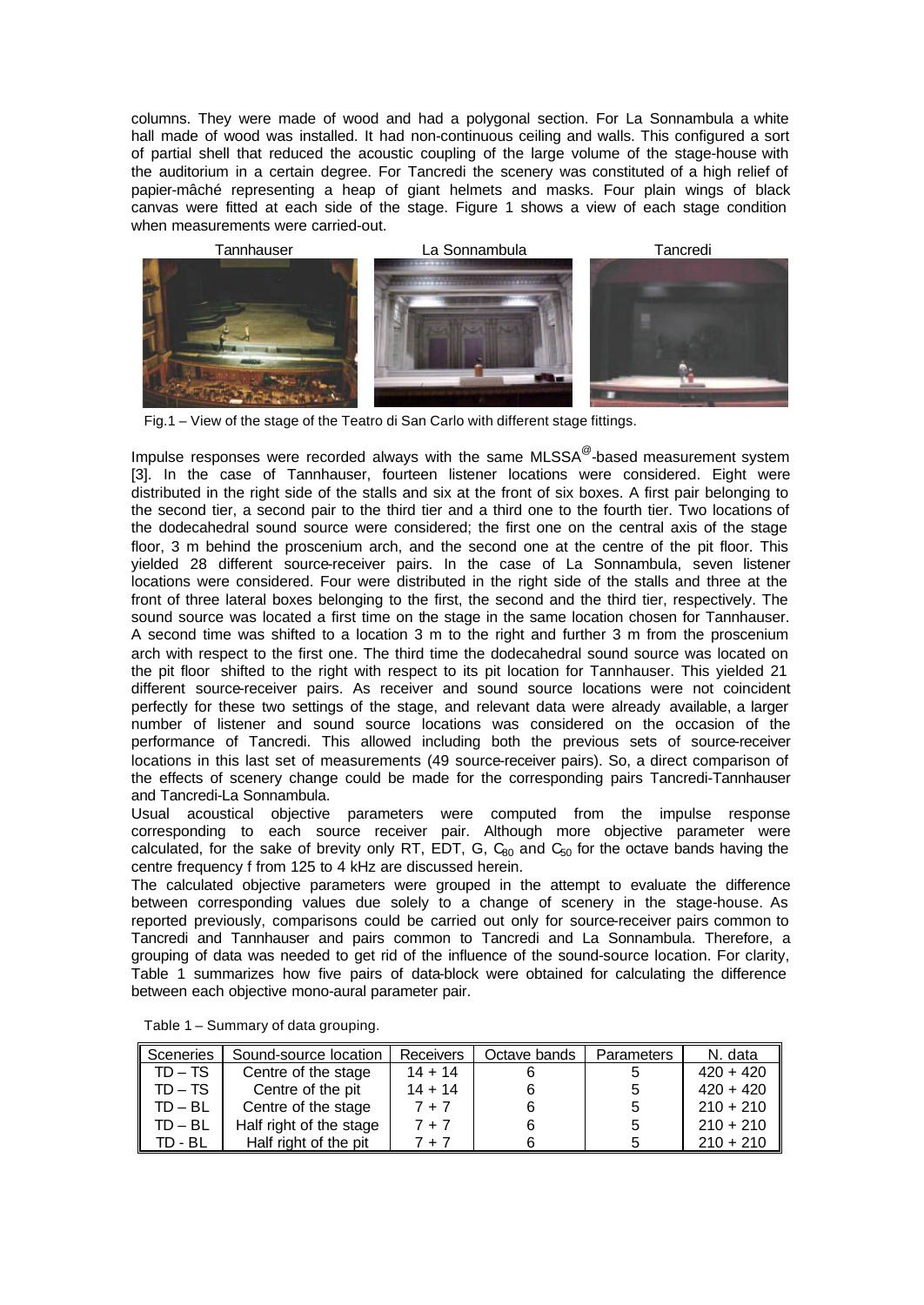The number of data in the last column in Table 1 yielded the differences of the octave-band values of the considered objective parameters for each scenery pair reported in the first column, e.g.  $C_{80}(1 \text{ kHz})$  for Tancredi scenery minus  $C_{80}(1 \text{ kHz})$  for Tannhauser scenery for the same sound source and receiver locations. These differences were inspected vi sually to discover ordered general trends but, although substantial differences existed in many specific cases, no clear trend was observed in general.

The analysis of the measured reverberation times revealed that the values for Tannhauser were higher than those for Tancredi on average. Fig.2 (a) reports the comparison obtained by plotting all RT(f) values corresponding to the two sound-source locations in the first two rows of Table 1. As shown in Fig.2 (b), the same happens for the values of RT(f) of La Sonnambula with respect to Tancredi. All available RT(f) values corresponding to the last three rows of Table 1 are used in the plotting. For clarity, only three symbols are used. LF stands for the octave-bands at 125 and 250 Hz, MF is related to the octave-bands at 500 and 1k Hz and HF stands for the octavebands at 2k and 4k Hz.



Fig. 2 – Reverberation time comparison. (a) Tannhauser vs. Tancredi, (b) La Sonnambula vs. Tancredi.

Fig.3 (a) shows the histogram of the statistical distribution, and its cumulative, of the difference ΔRT(f) for the pair Tancredi-Tannhauser. It shows an average dominance of the reverberation time of Tannhauser with respect to Tancredi. Analogous information for Tancredi-La Sonnambula is reported in Fig.3 (b). In this case, the reverberation times for La Sonnambula are a little higher than those for Tancredi.



Fig. 3 – Statistical distribution, and cumulative, of the difference between reverberation times. (a) Tancredi-Tannhauser, (b) Tancredi-La Sonnambula.

To gain a deeper insight into these results a two-way-with-interaction ANOVA (TWI-ANOVA) treatment was applied to the data presented in Fig.2 after they were divided into groups according to the measurement octave-band. The investigated factors were the scenery and the sound source location. The results showed that in the case of Tannhauser-Tancredi the hypothesis  $H<sub>0</sub>$  could be rejected at all frequencies for the scenery factor while for the soundsource location factor this hypothesis could not be rejected at 125 Hz and 250 Hz. This means that the influence of the scenery is significant at all frequencies while the sound source location is significant only for the octave bands at 500, 1k, 2k and 4k Hz. The same analysis was applied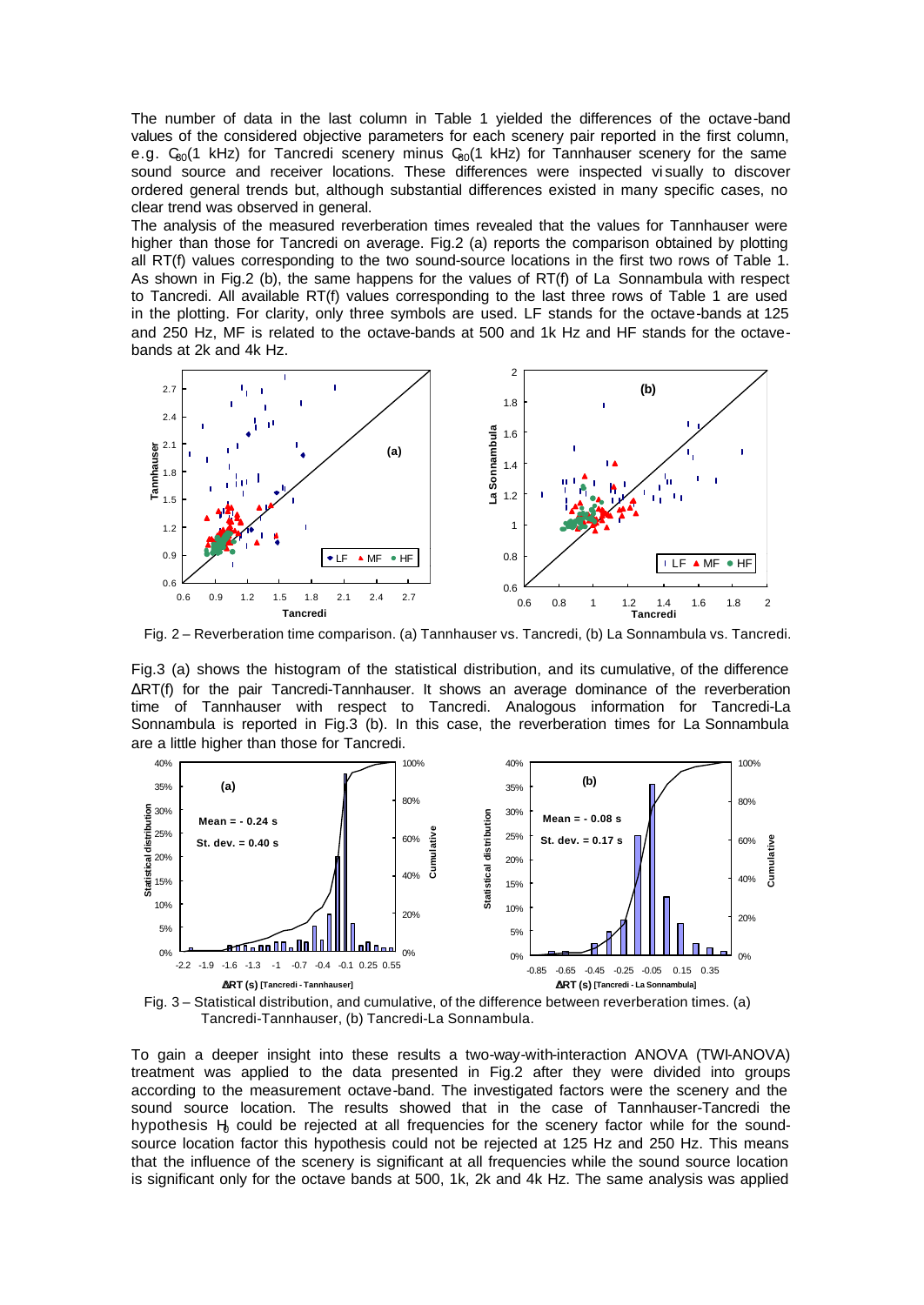to the reverberation time for the pair Tancredi-La Sonnambula. It disclosed that the soundsource factor was not significant at all frequencies, while the scenery factor was significant at 1, 2, and 4 kHz.

As regards the early decay time, Fig.4 (a) reports the comparison Tannhauser-Tancredi obtained by plotting all EDT(f) values corresponding to the two sound-source locations in the first two rows of Table 1. Fig.4 (b) presents the analogous comparison for La Sonnambula with respect to Tancredi. All available EDT(f) values corresponding to the last three rows of Table 1 were used in the plotting. Histograms of the statistical distribution, and its cumulative, of the difference ΔEDT(f) for the pairs Tancredi-Tannhauser and Tancredi-La Sonnambula are reported in Fig.5 (a) and (b), respectively.



Fig. 4 – Early decay time comparison. (a) Tannhauser vs. Tancredi, (b) La Sonnambula vs. Tancredi.







Fig. 6 – Comparison for G(f). (a) Tannhauser vs. Tancredi, (b) La Sonnambula vs. Tancredi.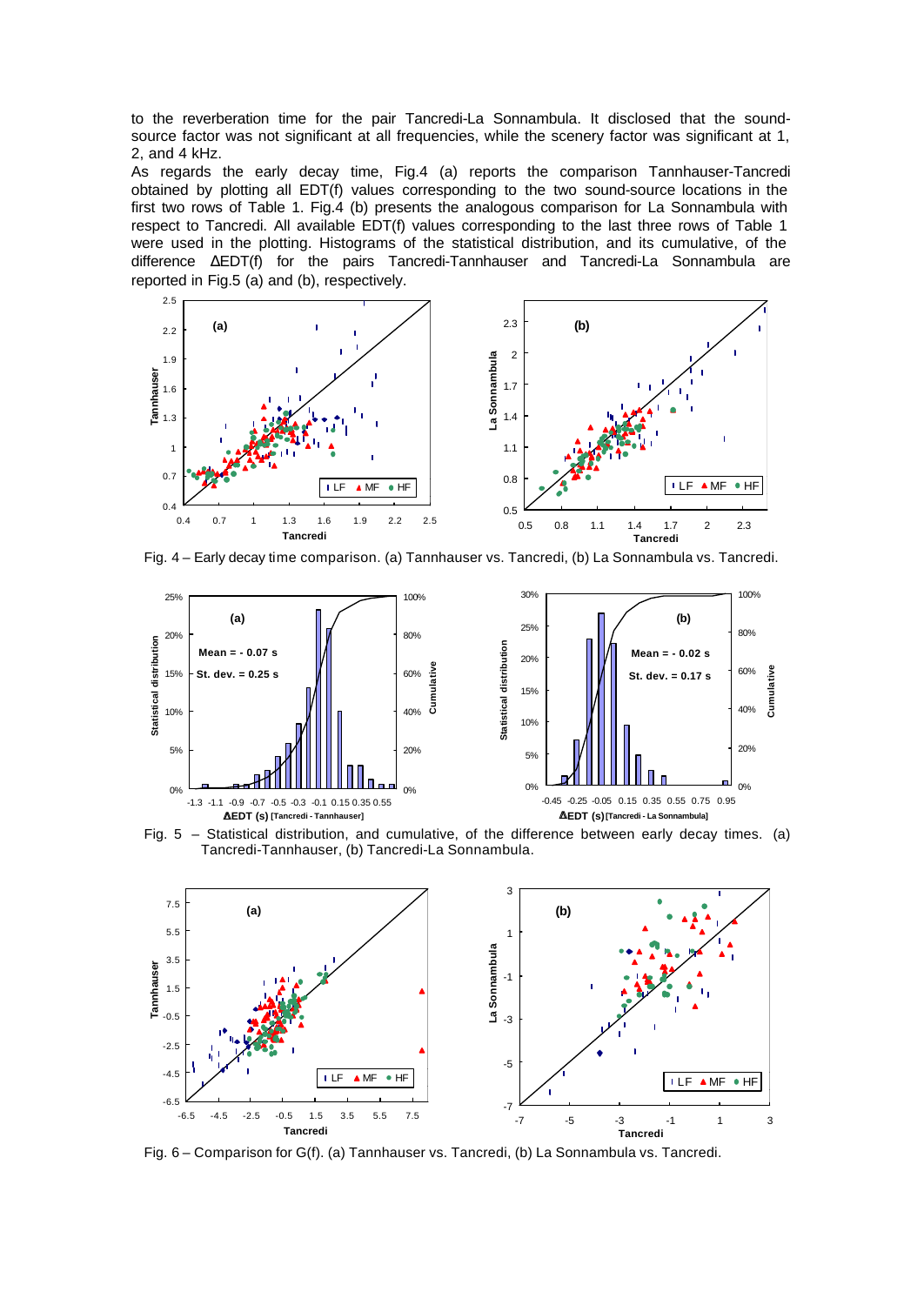With respect to Tancredi-La Sonnambula, low frequency values of EDT(f) for Tancredi-Tannhauser appear more scattered around the equality-line. However, only average negligible difference are observed in both comparisons. The TWI-ANOVA analysis showed that neither the source factor nor the scenery factor had a significant influence on EDT(f) for both the cases at all frequencies. Fig.6 and the following figures report the previous graphical information for G,  $C_{50}$  and  $C_{80}$ .



Fig. 7 – Statistical distribution, and cumulative, of the difference for G(f). (a) Tancredi-Tannhauser, (b) Tancredi-La Sonnambula.



Fig. 8 – Comparison for  $C_{50}(f)$ . (a) Tannhauser vs. Tancredi, (b) La Sonnambula vs. Tancredi.